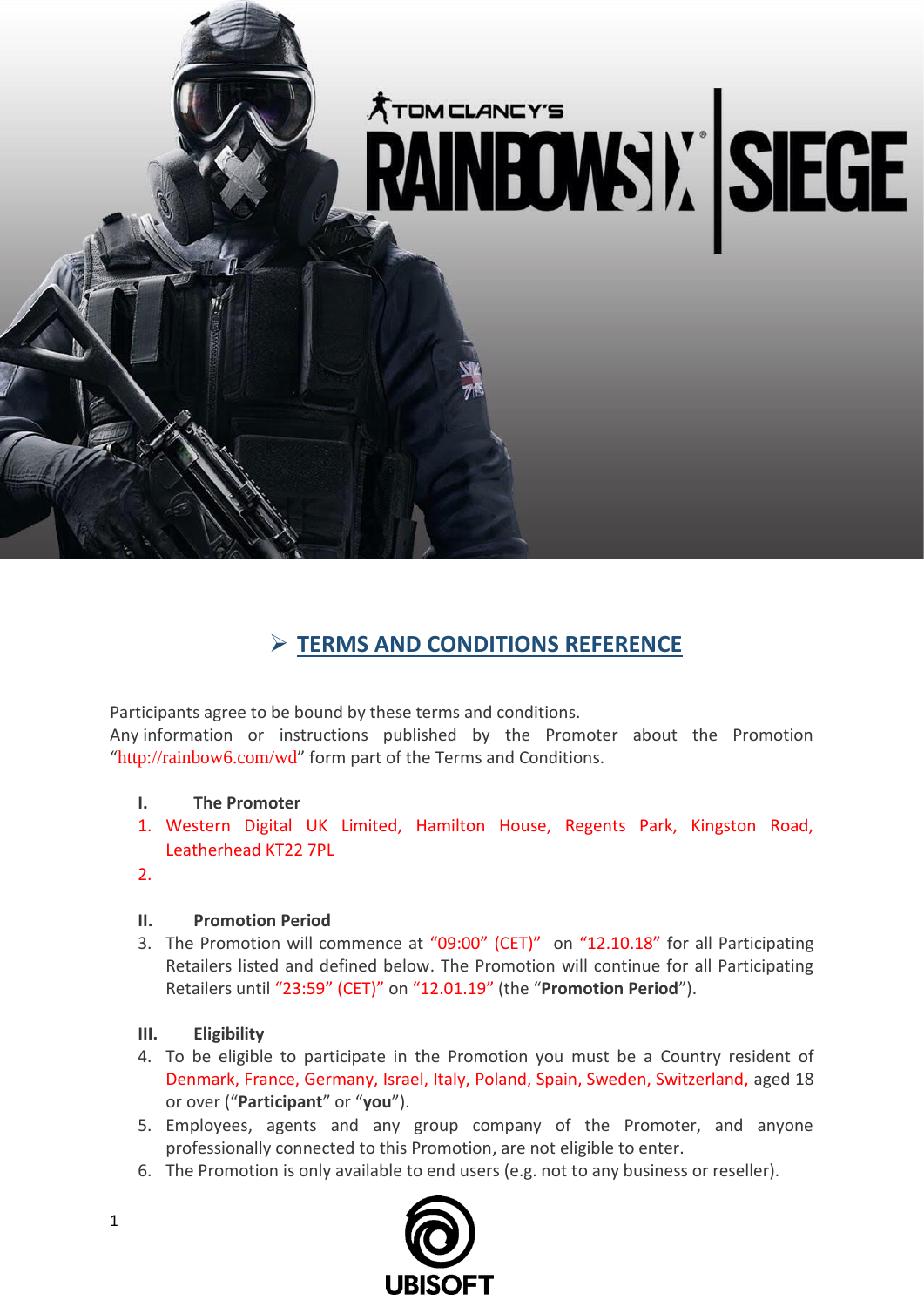

- 7. Participants may submit a maximum of one (1) Claim per Promotion Product purchased, and a maximum of one (1) Claim during the Promotion Period.
- 8. This Promotion not valid in conjunction with any other offer or discount.

## **IV. Offer**

9. Participants who purchase a new (i.e. not second hand) WD Blue 500GB SSD included in the list below (each a "**Promotion Product**") from a participating retailer included in the list below (each a "**Participating Retailer**") within the Promotion Period will be entitled to claim a Ubisoft© promo code ("**Reward Code**") which can be used to redeem (before 12.02.19) one (1) free licensed digital copy of Tom Clancy's Rainbow Six Siege Advanced Edition.

Participating Retailers:

| <b>Country</b> | l Retailer |
|----------------|------------|
| <b>Sweden</b>  | l Dustin   |
| <b>Sweden</b>  | WebHallen  |

Participating products/models:

|             | WD Blue 500GB 3D NAND Internal SSD 2.5" |
|-------------|-----------------------------------------|
| WDS500T2B0A | <b>SATA</b>                             |
|             | WD Blue 500GB 3D NAND Internal SSD M.2  |
| WDS500T2B0B | <b>SATA</b>                             |

10. The Reward Code is non-transferable, not available for resell and there is no cash alternative. In the event of unforeseen circumstances the Promoter may substitute a reward of equal or greater value for the Reward Code.

### **V. How to claim**

- 11. To claim, Participants must do the following (a "**Claim**"):
	- a. During the Promotion Period, Purchase a Promotion Product from a Participating Retailer and provide any information required by the Participating Retailer at the point of purchase;
	- b. Obtain the Reward Code from the Participating Retailer, which will be provided by–; See IV. 9.
	- c. Between "09:00 (CET)" on "12:10:18" and "23:59" (CET)" on "12.01.19" ("**Redemption Period**"):
		- i. Go to http://rainbow6.com/wd
		- ii. Log in with your existing Uplay credentials or create a new account;
		- iii. Enter the Reward Code, complete the product information required and submit; all before "23:59 (CET)" on "12.02.19". Reward codes activated after this date will not be accepted.
		- iv. You will then receive a confirmation email from Ubisoft shortly after. **The Content will appear in your Uplay account from** "09:00 (CET)" on "12:10:18" **at the earliest**, at which time you can download the Content.